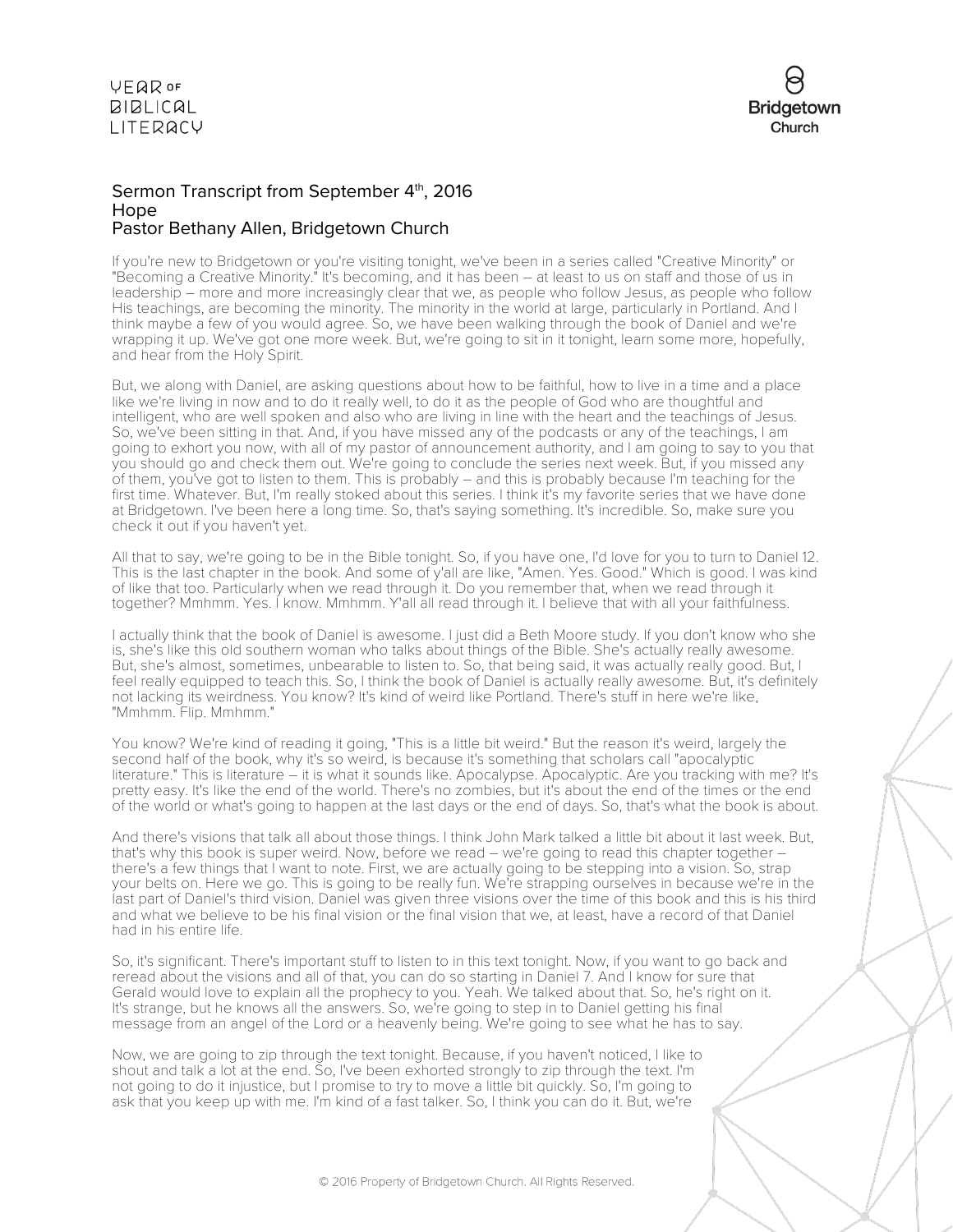### **VEQR OF**  $BIBLICAL$ LITERACY



going to read through it. First four verses first and then the second half we'll check in with in just a moment. So, let's read together.

Daniel 12:1-4: "At that time Michael," - so, this is the angel speaking, if you didn't know. The angel's speaking to Daniel.

"At that time Michael, the great prince who protects your people, will arise. There will be a time of distress such as has not happened from the beginning of the nations until then. But at that time your people– everyone whose name is found written in the book–will be delivered. Multitudes who sleep in the dust of the earth will awake: some to everlasting life, others to shame and everlasting contempt. Those who are wise will shine like the brightness of the heavens, and those who lead many to righteousness, like the stars for ever and ever. But you, Daniel, roll up and seal the words of the scroll until the time of the end. Many will go here and there to increase knowledge."

Now, I've got to be honest. This is not an easy text to jump into, nor is it the funnest text I've ever taught in my entire life. But, I'm going to blow your mind. So, stay with me. The first part of this text is about the prophecy or about the future of the people of God. And the people of God in the next pertain to not only Israel – so, right, we're stepping in and we're talking about Israel. Daniel is a Jew. He's an Israelite. He's in exile. He's in Babylon. Right? So, he's saying, "We're going to talk about the future of your people."

But, the angel isn't just speaking about the Israeli people, he's speaking further, he's speaking into the times after Messiah has come. We've already heard a reference to the Son of Man, which would be, as we know, Jesus, who's going to come and bring and inaugurate a new kingdom, which we're totally into. Right? So, he's going on and he's speaking to them and he's saying, "Hey, this is to you, the people of Israel, and it's also to those who will come later; those post-Messiah coming.

So, here is a prophesy about the end. He talks about this dude Michael, and there's not a lot you need to know about that except for he's an arch angel who is super tough and he is taking care of and protecting the people of Israel. So, he's like, "Michael's going to stand up and he's going to get his, I don't know, spiritual guns ready. But, in a passivity kind of way."

Right? Yeah. So, he's going to go on. So, Michael rises up and this is just a queue to us to lean in to listen. He says, "Hey, listen, Daniel. Things are going to get really bad."

In fact, you know how – and Gerald was just talking about it – the people of Israel have this weird story where they're constantly in bondage to somebody or something, right? He's like, so, remember how Israel was bebopping along and they got captured by the Pharaoh people – the Egyptians, that's their name – and they were put in slavery and that was really bad and then they got released out of slavery and they were moving trying to find this land of milk and honey or the promised land and that took a really long time and then it took more of a long time because they were terrible and all this bad stuff was happening? So, that was really bad for the people of Israel. Not to mention, you guys had a lot of kings and a lot of bad stuff happened. And now, here you are living your consequence out in Babylon. Because, once again, you have not trusted in me.

He's saying, "You know how bad all that is and how you were lifted from your home like a refugee and plunged into a totally different culture where you don't know anything – the language, the people. You know how bad all that was? It's going to get worse."

So, he just said that. He's like, "It's going to get bad. There's going to be a time coming where it's even worse. A greater distress," he says.

And here's the thing: that can sound really terrible to most of us. But, the beauty is that at some point, something has to give. Right? So, when we find ourselves in the text, we see there's like, "These people are in distress. That's terrible." And what the angel is saying isn't just that it's all going to get worse, so buckle up because it's going to be bad again. He's saying there's an end point to this. That the suffering that your people have experience, not only your people but the people to come, when the times get really, really bad, there will be an end point. There's a culmination of all things and something has to be done.

So, the author is calling our attention to that. Something has to get done. Something has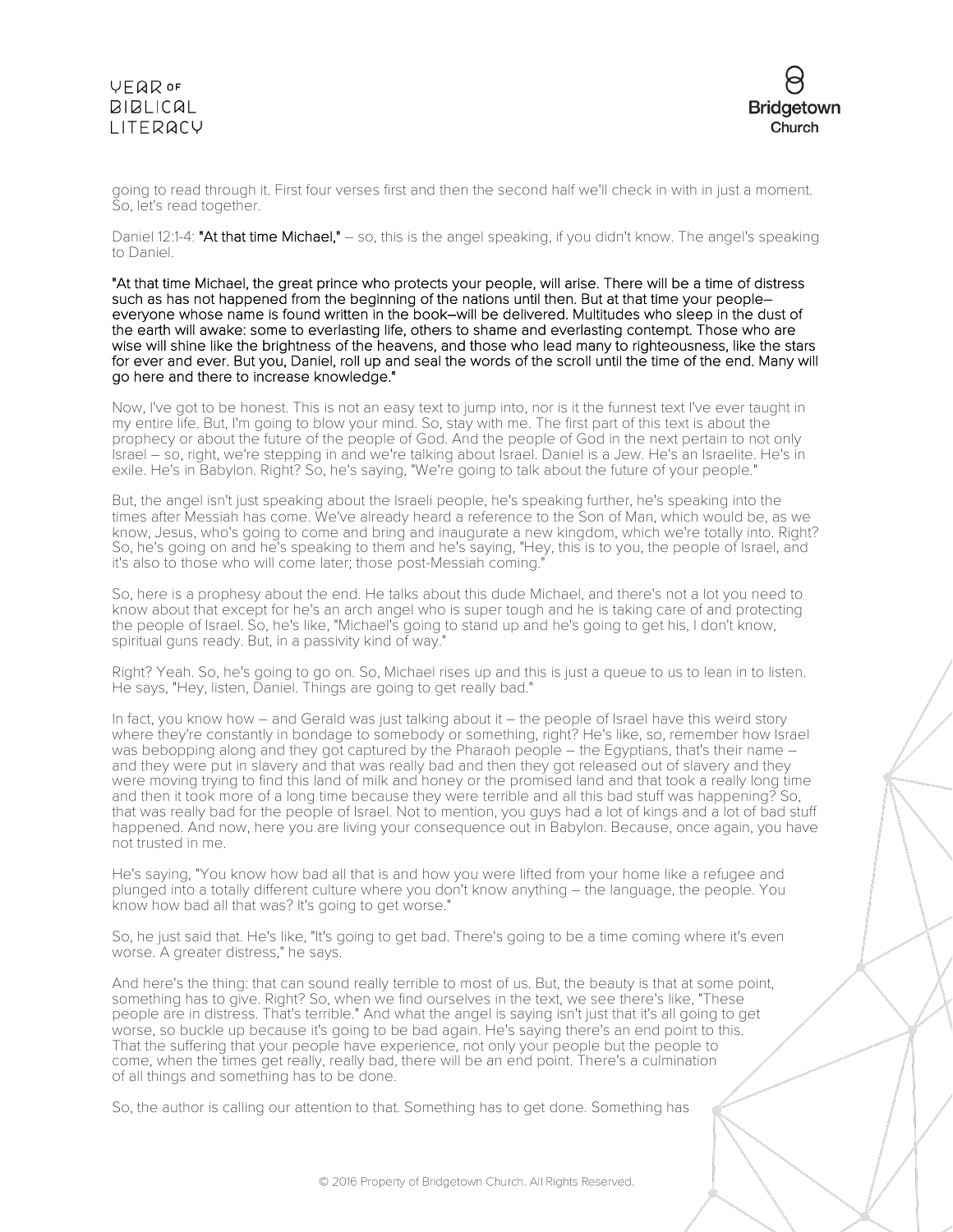### VEQROF **BIBLICAL** LITERACY



to annihilate this weird, cyclical cycle once and for all. So, we read on and he says, "Listen, there's going to be all this bad stuff that's going to happen. But, at that time, your people, everyone whose name is written in the book, will be delivered."

So, this is our first glimpse of hope in the text. He's saying, "Listen, it's going to come to an end. All this bad stuff will come to a head. And hear me when I say, Daniel, your people will be deliver."

And this, again, is another moment where we're pausing and going, "So, there's hope." But, what does deliverance look like? Because they know deliverance, right? They were delivered out of Pharaoh's hand out of the promised land. They were delivered over to the Babylonians and to the people who've oppressed them. They get the word "deliverance." Here, there's a deeper meaning. Here, he's saying, "You will be delivered."

And it's a finality kind of word. It's a once and for all kind of language. So, that's exciting. Daniel 12:2. Just look real quick.

#### "Multitudes who sleep in the dust of the earth will awake: some to everlasting life, and some to shame and contempt."

So, this is really cool because you and I naturally just wouldn't read this into the text. But, let me tell you something I know that's really smart that I actually heard from Tim Mackie, who's a pastor somewhere else. So, anyway, I learned it from him. But, this is really cool. It's like this cool nod. He said, "Multitudes who are asleep in the dust."

Isn't that weird language? What's he saying? He's saying, "All those people who have died before you," – and how do we know that it's about all the dead people? Well, if we were Hebrew people, if we were reading this as faithful Jewish people, we would know this was a nod to Genesis 3 where Adam and Eve took power into their own hands, sinned against God, declared that they could determine good or evil. And this is where death entered the scene. And, in Genesis 3, this is the consequence: the Lord says to Adam and Eve, "From dust you are and to dust you will return."

So here, this language of dust, for the Hebrew, as person who knows this, is people who have died. So he says, "All the dead people, multitudes," which is just like this language or like, "A billion, squillion people who are dead in the ground, all those people who are asleep will awake."

So we know that this is one of the first nods in the Old Testament to the resurrection, a physical, bodily resurrection from the dead. So we see that and we're like, "Wow."

So he's saying, "Not only will you be delivered, but you will be resurrected. You will be brought back to life and all the people who have followed the way of Yahweh or the way of the Messiah Jesus will be raised to new life."

So, there's this huge, huge promise. So, Daniel's taking all of it in. The guy's still taking to him and it's pretty exciting. He said, "Some are going to be raised to everlasting life, which is life forever with God. Some, however, will be raised to everlasting contempt and shame, which basically means, if you translated it in Hebrew, separation from God into judgment."

So, he's saying, "There's a time coming at the end. All this bad stuff is going to come to a head. And listen, the promises of the people of God will be delivered. And, on top of that, there will be a resurrection from the dead. And, at the resurrection from the dead is where I declare either those who are in Christ will live forever or those who are not will not live with Him forever. They'll be separated from God."

So, Daniel's taking all this in like, "That, again, sounds good. But, not super awesome."

He goes on to say, and there's this great reference to the wise. And we've been talking about wisdom throughout this book, particularly as we look at Daniel's life and at the wise, those who are radiant with the truth. These are the people who shine like brightness. There's this kind of reflection back to Daniel that those who are wise, those people who walk in the truth, who walk in the way of Yahweh, the way of the Messiah Jesus, those people will shine like the stars. And he's not super lyrical here in trying to queue up a jazz song. He's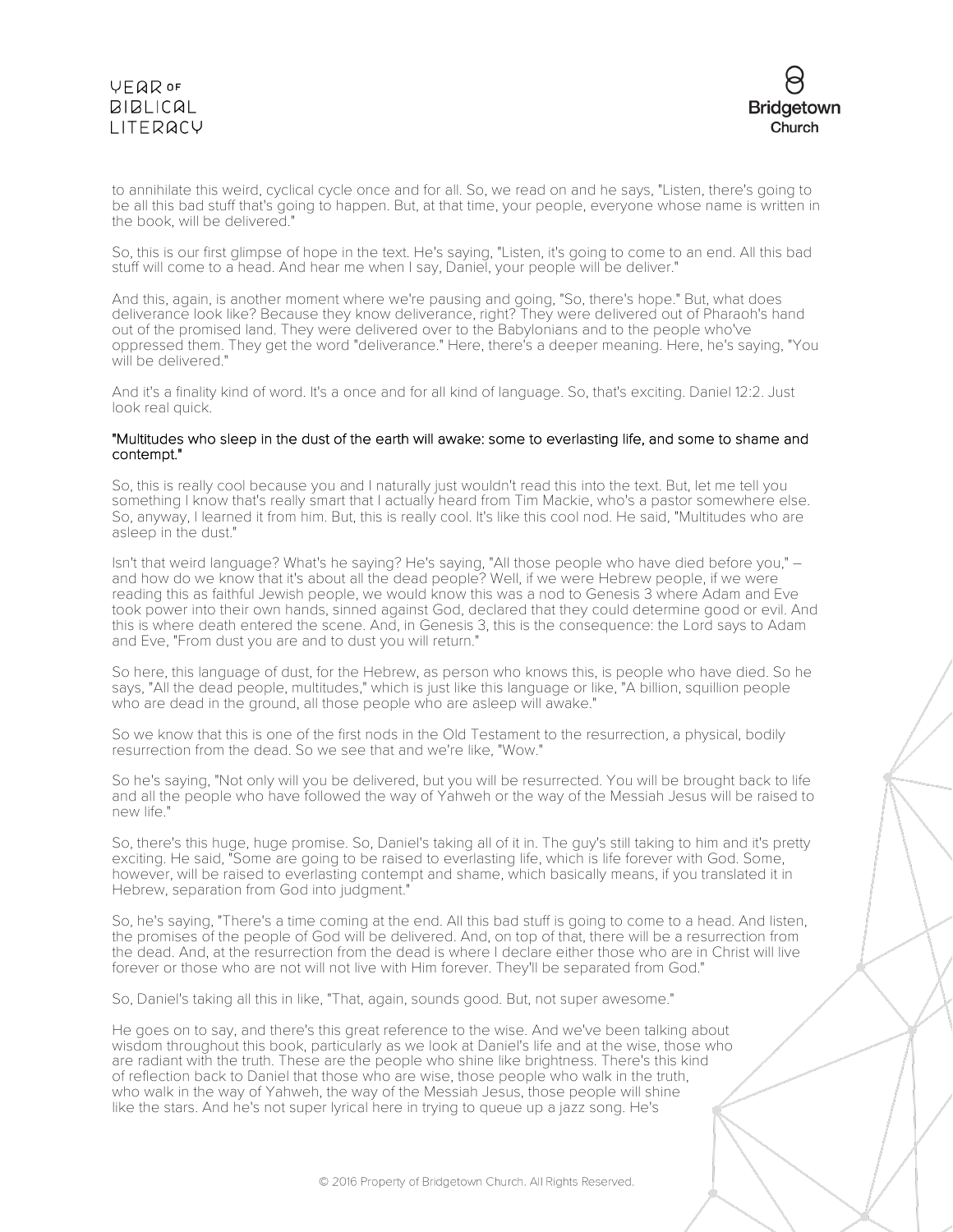# **VFQR OF BIBLICAL** LITERACY



saying, "These people are who we will deem worthy. These are people of influence. These are people with great value."

He's reiterating that to Daniel. Something we already know. Something we've been learning week after week. But, here he is saying it once again. And, in Daniel 12:4, he says, "Daniel, roll up that scroll and seal it until the time comes."

So he's saying, "Listen, that's it."

That's the way of him saying like, "And the vision is over."

And Daniel's like, "Okay. Great. This is good."

And the text is about to turn. So, he said all these things to Daniel. He said a lot of stuff. If you go back and read, there's a ton of stuff. But, in this last chapter he's saying, "This is all going to happen to the people. This is all coming. This will come to pass."

So, the camera kind of shifts over to Daniel in Daniel 12:5. Let me read it for us.

"Then I, Daniel, looked, and there before me stood two others, one on the bank of the river and one on the opposite bank. One of them said to the man clothed in linen, who was above the waters of the river, 'How long will it be before these astonishing things are fulfilled?'

"The man clothed in linen, who was above the waters of the river, lifted his right hand and his left hand toward heaven, and I heard him swear by him who lives forever, saying, 'It will be for a time, times and half a time. When the power of the holy people has been finally broken, all these things will be completed.'

"I heard, but I did not understand. So I asked, 'My Lord, what will be the outcome of all of this?'

"He replied, 'Go your way, Daniel, because the words are rolled up and sealed until the end of time. Many will be purified, made spotless and refined, but the wicked will continue to be wicked. None of the wicked will understand, but those who are wise will understand.

"'From the time that the daily sacrifice is abolished and the abomination that causes desolation is set up, there will be 1,290 days. Blessed is the one who waits for and reaches the end of the 1,335 days.

#### "'As for you, go your way till the end. You will rest, and then at the end of the days you will be raised to receive your allotted inheritance.'"

Now, that's a lot of information that I'm not going to share with you about this. But, there's a ton of prophecy about times and dates and all of those things that are important and there for you study in your free time. But, what's really important is that the camera has now turned to Daniel and Daniel could see opportunity to respond to these angelic beings. And there's two figures that join, now, the vision. One, the man clothed in linen, the one that the text references, a lot of scholars believe is actually Jesus before He had His physical body. That's something we call a theophany. But, there's no actually proof that we know it was Him. But, it could have been and this is the guy who was speaking who has a lot of authority. And what we do know, as we read this text, is that we need to pay attention to Him, because what He's saying is really important for Daniel to get.

So the figure asks and Daniel gets to witness these things and he says, "How long before these things will happen?"

And the response is a little bit frustrating. I can imagine Daniel, when the being is talking to the other being and he's like, "How long before these astonishing things happen?" that Daniel was going, "Yeah. Mmhmm. How long? Because, I've been here in Babylon for quite a while. There's been a few things that have gone down and I'm ready. When are these things going to happen?"

Because, Daniel's life was no small thing. He had seen heartache and hardship and frustration and suffering in a way that most people have not. He was transferred out of his home into this foreign place, groomed and became pedigree. And granted, he had a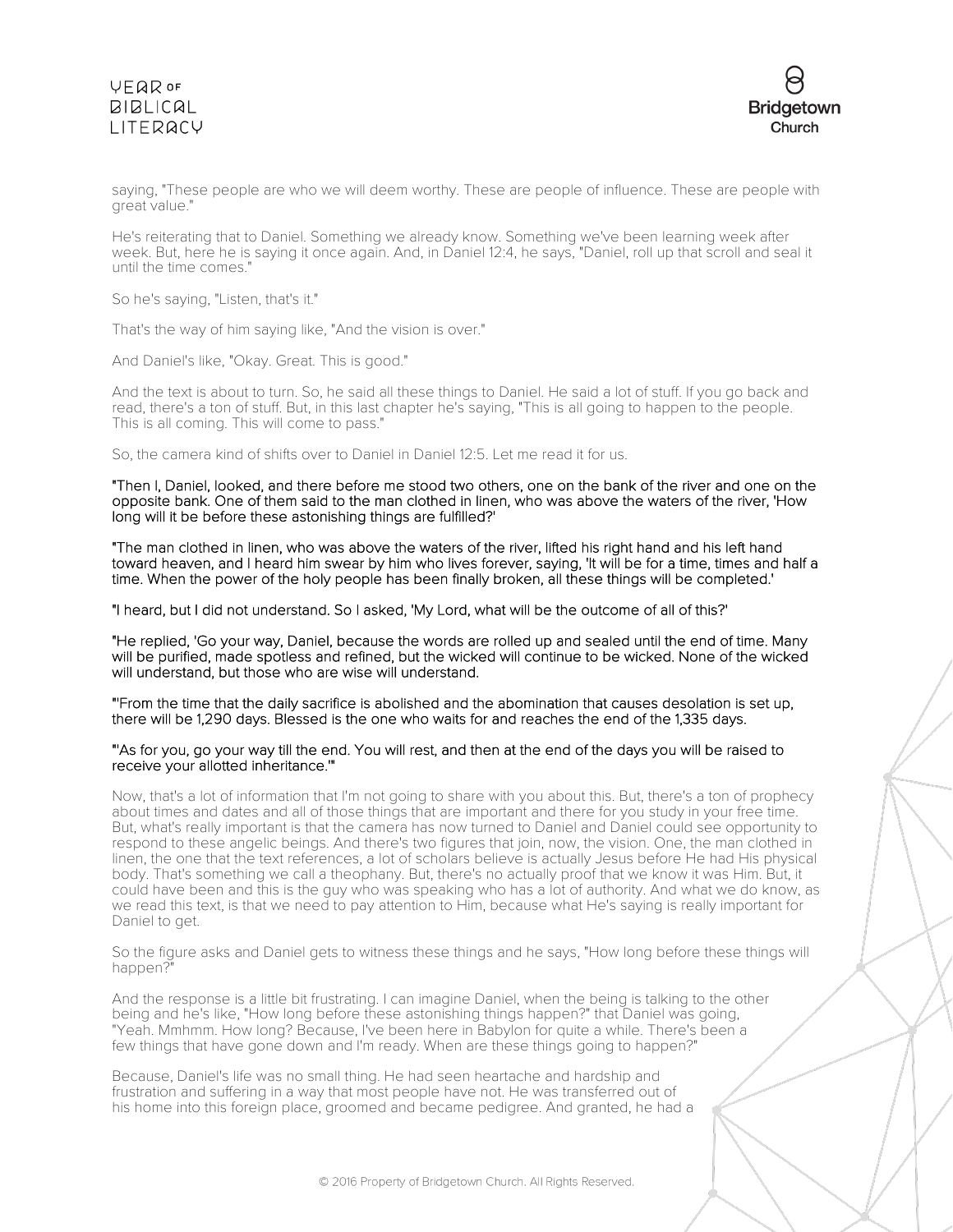# **VFQR OF BIBLICAL** LITERACY



lot of good things going for him, but a lot of opportunities to die. And I'm sure there was a part of Daniel where he was going, "Excuse me. I'm wondering how long before these astonishing things happen, because I'm tired. I know the suffering of my people and I know the suffering I've experienced."

So, it was funny because the man with the linen, he says, "Yeah, but it's going to happen." He just reiterates. "It's going to happen for a time, a times and half a time."

And I'm sure Daniel was like, "Huh?"

Much like you and I. Which is why he said, "Huh?"

He said, "I hear you, but I certainly don't understand you."

Anybody been there? Sometimes with the Lord I'm like, "I'm sorry. I didn't hear You. What did You say? I heard You, but I could not understand. Did you...? Okay."

So, sometimes that happens. So he speaks up. Finally, we hear from Daniel and he says, "What will the outcome be?"

I don't know. I can't frame his emotional state at that point. I can't frame what he would've been feeling or thinking, but I cannot imagine the desperation in his voice saying, "What will the outcome be? How long and how does this end?"

It's so weird, because the heavenly being, to me, responds super weird. He responds oddly. He just says, "Go your way, Daniel."

Which, in other words, that translates to us, "Keep doing what you've been doing. Continue to be faithful. Continue to live the way I've asked you to live. Continue to trust that at the right time all of these things will be fulfilled."

The final piece of the text, this is the grand finale, if you will, the angel says a few more encouraging things to Daniel. First being that he's going to die. So, he's like, "Hey, Daniel. You are going to rest."

Which, in our terms, means you are going to die. And Daniel knew and we could read from the text that that meant Daniel was going to die. It meant he was going to die in Babylon. It meant that he was going to live out the rest of his days in exile and he wouldn't get to go home. Now, to you or me, that doesn't seem like a big deal. But, in Hebrew culture, in Jewish culture, it is a huge deal to be buried in your home town. So, not only does the angel say, "You're going to die," but he also says, "And you're not going home. You won't go home via death and you won't go home alive."

And for Daniel, I mean, I just can't even imagine. Just a big 'ol sucker punch, right? "What?" And he goes on, thankfully, and has a few more encouraging things. Actually, I think, one of the most encouraging things. He says, "You're going to die, but listen to me: you will be raised and then you will see the fulfillment of every promise I have spoken. You will see it in your eyes, in your breathing, living body. Daniel, you will see what has been promised. All the things that we've been talking about, all the things we've been reading about with the weird statues and the kingdoms that would come to pass, you will see and know, not in part, but in full."

And this, my friends, is hope. This is where it's starting to seep into the text. Now, if I'm totally honest with you, I was hoping deep down in my heart for a little bit more glitz and glam at the end of the book. You know? Like, I can't remember the first time exactly that I read it, but I just remember always stopping at the lions' den and I was like, "Yeah, that's good. The den. He didn't die. Wonderful."

It was like, once we get to chapter 7, we're like, "Okay. I'm going to leave that one for Gerald and for John Mark and for people who care about that." Or, if you grew up like I grew up, they were like, "Watch the video and it's about the end times and how you're all wearing white and eating mush."

It's really weird. Anyway, we were doing that. So, for me, I was really hoping that it would end a little bit more robust. And even when they assigned me the text I was like, "Good.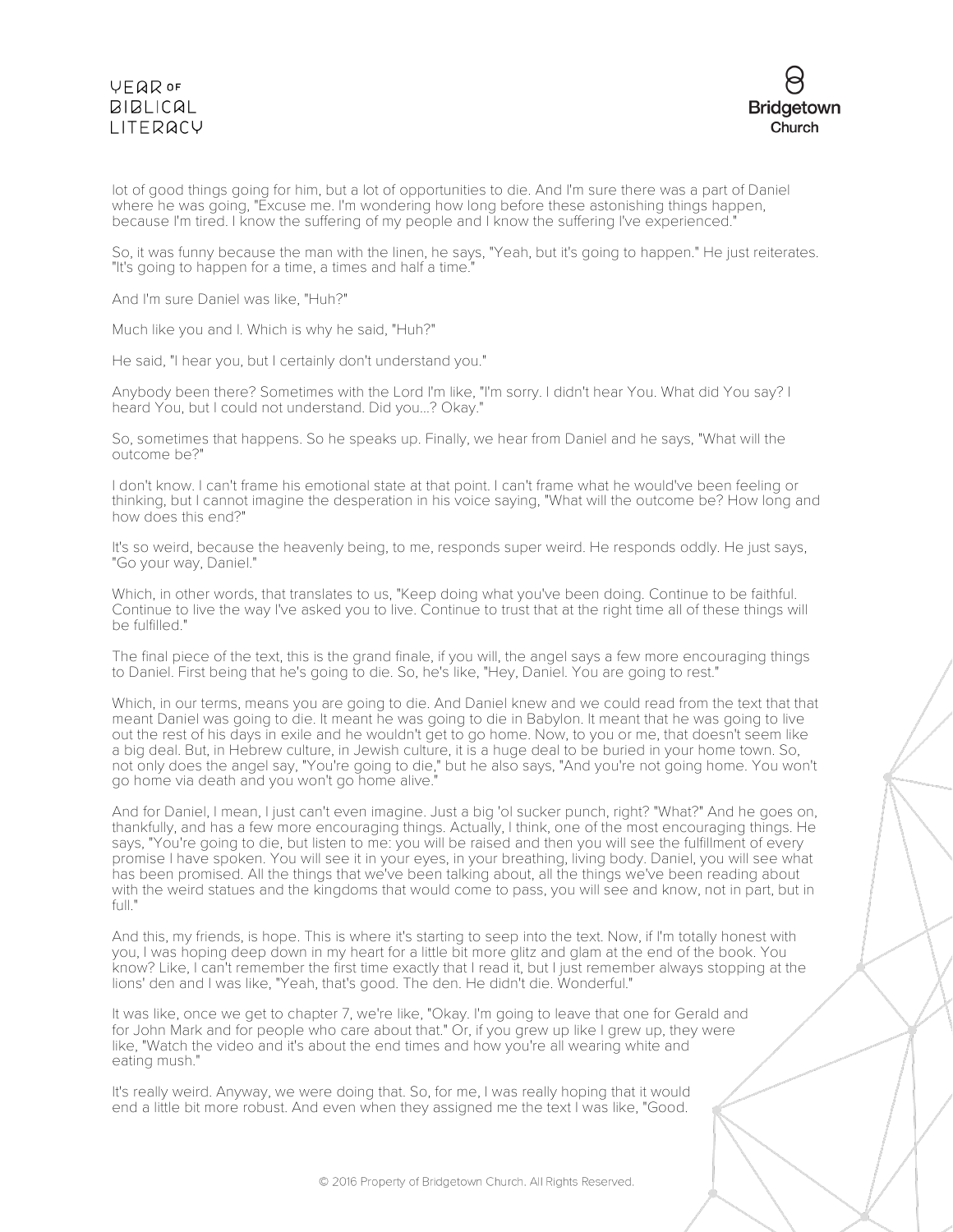

I'm going to land this plane. I'm going to land it hard. You know? For the Kingdom of God. For God's glory."

So, I was hoping for that. You know? This is Daniel. This is the guy who hung out with some of the most historic, remarkable kings in the history of the world. Like, no joke. He's hanging out. He's their right hand man. He's their advisor. He's interpreting their weird dreams. This is the guy who sat in the lions' den with real big lions. I mean, we think we're like reading the story books to our kid, but, legitimately, like, "Rawr." Like, could've eaten your whole, entire body in a moment. Hung out, gets lifted out and then is like, "Hey, what's up?"

You know? I mean, this is awesome. This is Daniel. He sat there and didn't die. This is the guy who, over and over again – the Shadrach, Meshach and Abednego, he could've been a part of that. He could've been killed at that point. He could've been killed at any moment in time. And yet, he wasn't. And, we've got to mention it, he also saw the future of the world as well as a few heavenly beings in his lifetime. More than I can say for myself or others. And that's a pretty big deal. So, here I am looking and I'm like, "Daniel's this faithful guy. He's pretty remarkable. And this is it. You're going to die. But, you're going to come back to life. So..."

I mean, I was like, "This guy should get a crown or something. A parting gift or some kind of thing. Or even, it sounds so silly, but to have his body buried back in Jerusalem would be a really nice thing. It's not that big of a deal, or I think it wouldn't be."

And that's what's significant about tonight's text. I know it's like a lot of weird information. But, in Daniel 12, we're joining Daniel, not only at the end of the book, but at the end of his life. Scholars believe he was somewhere between 80 and 90 when he received this final vision. It's always baffling to me that he doesn't get to see the fulfillment of these things that he has worked hard for; he's been faithful in. That he has led by example, that he has demonstrated to the people of Israel. That he, Daniel, this one raised with authority and with influence, doesn't even get to see the reward.

So, I had to ask myself – and maybe you're asking yourself or maybe I'm just implying that you should ask yourself – "Is this really it? Is this how the whole thing ends?"

And I'm not talking just about the book, but I'm talking about for the people of God. Because, if I'm being honest, this is a little bit lackluster for me. I like the finale, I like a big show, I like some dresses and some pearl earrings. I like something big. Like, something bigger. And yet, this is it. And if this is how the whole thing ends, then we have to ask ourselves, "What hope is there from Daniel's point of view?"

I mean, can you imagine being Daniel? You know how the whole thing's going to go down over the next umpteen years. He's the guy who knows for certain. He knows the future and the prognosis of the people of God and it's not good. He knows that suffering is come. More suffering than what they've already endured. He knows that more exile, if you will, is coming for the people of God. He knows that it's going to get far worse before it gets far better. So, my question, this question I've been asking myself, "What in the world would move this man forward? What in the world would give him hope?"

And I think we've all experienced things like this, right, in our own lives? I think about men or women who are working really hard to get that promotion. They're showing a ton of integrity. They're staying late. They're going the extra mile. And yet, they see the promotion pass them by only to go to someone who's a little bit more corrupt or not faithful or hasn't been that good of an employee, and disappointment ensues. It's like, "What good was that? What good was there in having integrity and being faithful and all these things that I'm called to do? What good is that?"

Or maybe it's for the people who wait in the bathroom and have been praying and fasting and seeking the Lord, hoping that this time they're going to see a pink line on that little weird wand after they wait for three minutes only to find out that once again they are not pregnant. And again, it's like, "I've been waiting. I've been seeking. I've been shaking. I've been having other people pray. I'm doing the things that I know I need to do. I'm being faithful. I'm reading the Word. I'm meeting with Gerald. Whatever. I'm doing all these things and it's just not happening."

And I think all of us, at some level, can relate. I've wondered what kind of hope would not only motivate Daniel, but thousands and thousands of Jews who would come after him, to move forward beyond their extraordinary cost. And we know that they have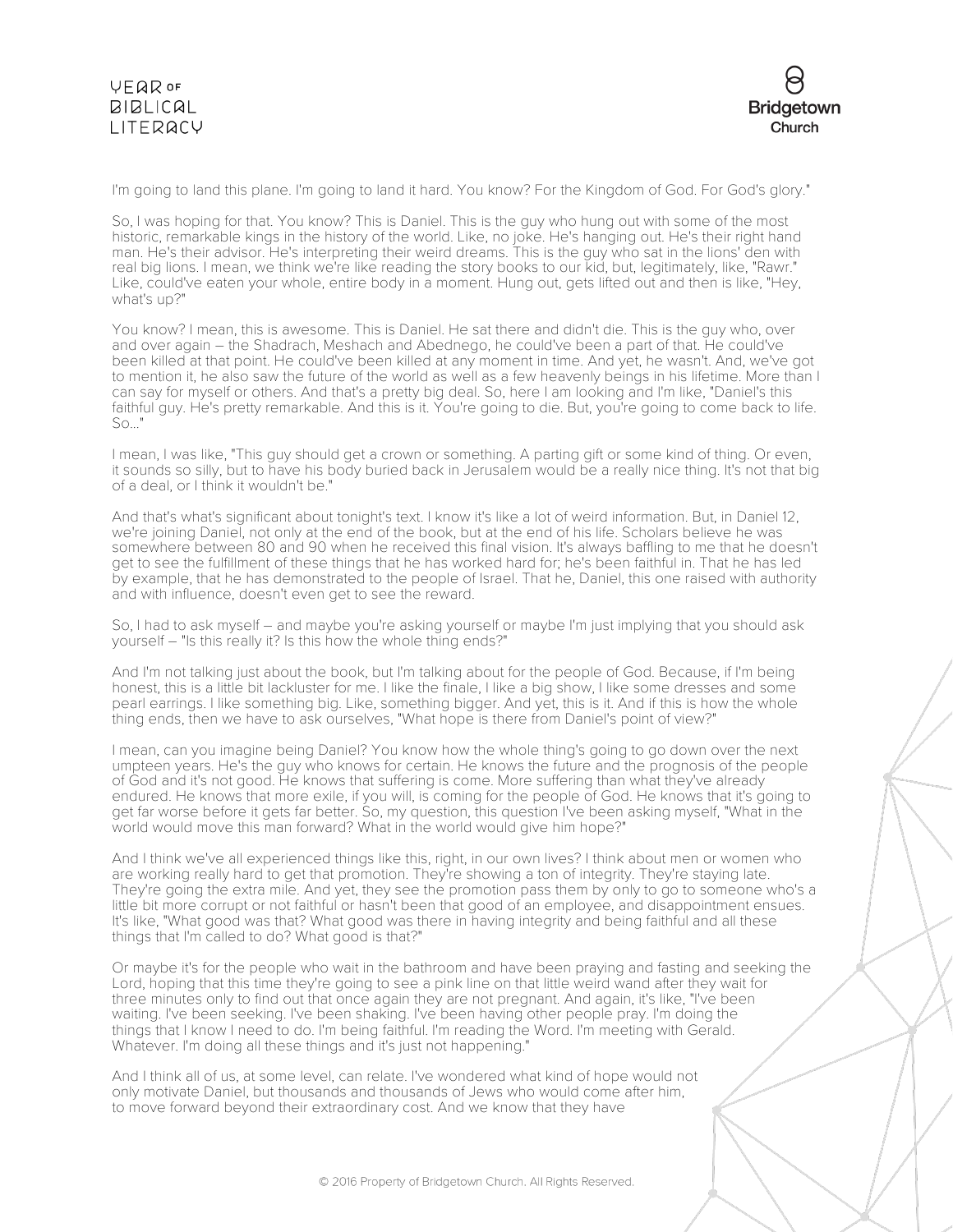# **VEQR OF BIBLICAL** LITERACY



continued to have great cost. We know that we encounter great cost. What would propel them to move forward beyond suffering, beyond disappointment, beyond piercing denial of their personal desires? And what would compel them to persevere and to do so with great resolve? What is it? Because, if I were Daniel, I would've been like, "Ugh. This? That's it? That's what you have for me? Ding, ding. Where's the bell or the knocker on this God gave me a vision thing. Like, something has to connect. I need a little bit more."

So, what keeps them going? What kept him going? What keeps us going? Why should we have hope? Why do we hope in the midst of exile, present and future? Because we're not different from the people of Israel. In fact, in our day and age, we're experiencing similar realities, right, to being in Babylon. Life is still happening. Sadness is still happening. Disappointment still ensues. So, we ask, "What hope do we have?"

In this series, we've talked a ton about the great cost of living as a creative minority. Week after week, John Mark and other teachers have worked hard to communicate that at the heart of living as a creative minority and at the heart and rooted deep into that place is a call to live faithfully to the way of Jesus, to live sacrificially to the way of Jesus, to live in a way that honors our King in every way, no matter the cost, even unto death.

And listen, the call is unapologetic and it is certain. And I don't know how it's hit you. I know it's hit me a lot of different ways. I know it's convicted me in a lot of ways of these small things, you know, that sneak in and try to steal things. But, there's one thing I would hate for you to miss out of this whole teaching, this whole series, that's easy to bypass. You can go on and go, "Gosh, there was such a call to live faithfully and to give up my secular music or whatever.

Anyway, that's a joke from the 90s. Anyway, I thought that would – that didn't land at all. Anyways, so, give up your whatever. I don't know. Your third drink or your second drink or whatever. And that's not a small thing. I'm not minimizing that. But, I know that you can just relate all this. You can look at this series and go, "Yeah. It was a call to be faithful to the hard things. To maybe not sleep with my boyfriend as much, or whatever."

And that's not what we're calling you to. That's not the only thing we're calling you to. Because, the other side to faithfulness, on the other side of this coin that demands your entire life, which is the call, by the way, of the disciples of Jesus. On the other side of this coin is something called "hope," and it is guaranteed. It's an inheritance thing. It's a true gift from the King and it exists in your reality whether you acknowledge it or not. Hope is defined as the absolute expectation of coming good, based on the character of God. Hope: the absolute expectation of the coming good, based on the very character of God.

It has been said by many that what you hope for shapes how you live. Which, if it's even partially true, we know that Daniel was a man who lived a life marked by hope. And while there are few of us who could perfectly relate to Daniel and his circumstance or the Jew's circumstance as exiles in Babylon, all of us, I would imagine, can relate to the need for hope. The need for hope. Particularly as we try to live faithful this side of Jesus coming again. As we try to live in a creative way, in a thoughtful way, in an intelligent way in Portland, Oregon in the year 2016. And maybe even beyond that.

Some of you just need plain old hope, because you've got none. Because some things have been crushed, some desires, some hopes, some petitions that you have prayed over and over and over and over and over again. Nothing's happening. Nothing moving forward. And you know what? You're like, "I'm done. I can't."

And you, tonight, just need hope. Now, hope, as we see it in the life of Daniel, I think, is marked by four things. And this is where you little note takers are going to love it. I'm going to give you some notes and they're going to be on the screen, which is awesome. But, before we do that, I want to say two things. Okay? Stay with me.

First, I want to say that hope, despite what culture tells us, despite what we're told over and over again, hope is not optimism. It's so easy for a ton of us, particularly people of God, to cling on to those weird phrases people throw at us when we're going through a gnarly time. And trust me, nothing makes me more annoyed than when people are jamming that stuff down my throat. Sometimes it's like left and right. Like, "God's going to be faithful, girl. He's got this."

And you're like, "Okay. Thank you."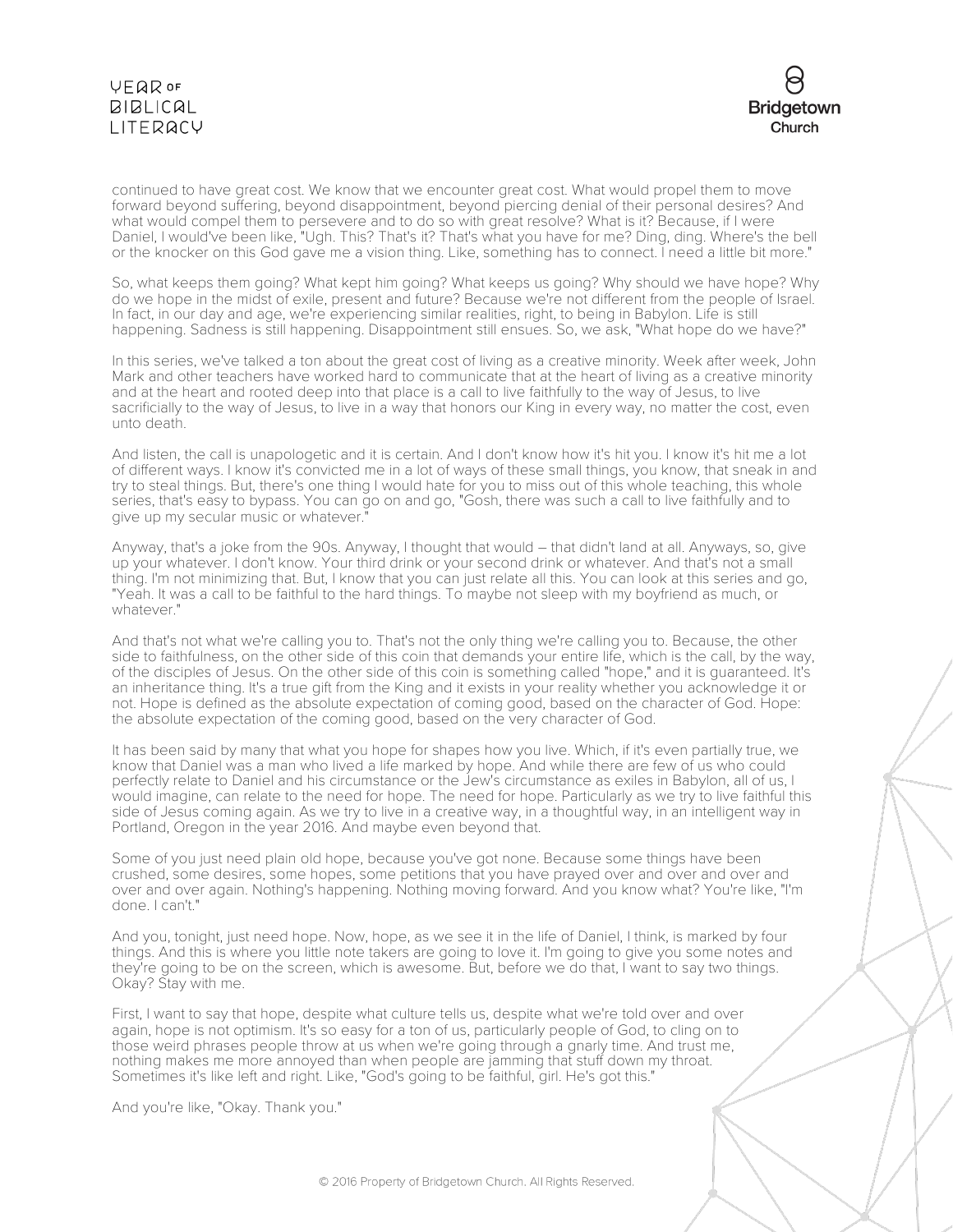

It's hard. Or, "Girl, God is gonna make a way."

You know? And you're like, "That is good."

Or maybe it's "boy."

"Boy, man, He's going to come through."

I don't really know what boys say. "He's so tough."

I don't know why he has a southern accent, but whoever it is that's encouraging him does. Let me know his name when you find him. Okay. Yeah. It's so easy for us to mistake optimism for hope. And let me tell you what optimism is. Optimism thinks the best – it does. It's a glass half full kind of mentality. It's rooted, though, in itself and what it can think up and accomplish. Optimism thinks the best. But, it is rooted in its own ability. It's that weird Oprah crap. You know what I'm talking about? Where he's just like, "Think it and unlock it." I don't know what it's called. The book or the script. I don't know. If I'm offending you, you should be offended, because that stuff is garbage.

No, I'm serious. It is. But, you know what I'm talking about? "When you think it, it can happen. I'm sending you good vibes and good vibrations."

Whatever. And listen, I'm not trying to dishonor anybody, but I'm telling you that's not hope. That's a false hope. That's based on what it can accomplish or what you can accomplish in your own strength, and that is not what hope is. Hope lies in what we believe, rooted and dependent on and in another person to accomplish."

And the way they accomplish it is not based on what we can think up about what that thing is, but about what He can. Okay. So, let me say that again. Hope lies in what we believe, rooted and dependent on and in another person to accomplish. Not only what we can think up, but what He can. That's why it's better. That's why Jesus of Nazareth deserves all of our praise, He deserves all of our adoration and He deserves for us to place our hope in Him.

So, the other thing I want to say is this: what we hope for and hope in is vital to what we understand about the power and value of hope. A lot of us are living in the land of hope deferred. Which, by the way, the Scripture says, "Hope deferred..." – which means it's just been put off and put off and put off – "...makes the heart sick."

And I've been there. A lot of times. A lot. I'm there a lot. So, if you just bump into me I'm probably there. Right? Hope deferred makes the heart sick. And when our hearts get sick and we get disappointed or discouraged, that's when we start jamming our hope into other things and other people. In our marriage, in our kids, in what they can accomplish and what I'm going to accomplish and how I'm going to do it and where I'm going to do it and all that. And we start putting our value in what we hope for, which is the new car. Or hoping for a husband. "He's going to fix this."

I mean, he might. He might help. Right? We're putting our hope in the desire for a perfect spouse and we're putting our hope in the desire for the perfect dream job. "If only I could just get that job, then things would look different. If I put my hope in the American dream, if I put my hope in the things I think are good and give me life. It's about what I'm thinking up and about what I'm determining is good."

It's weird. Hope in the Scriptures calls us to place our faith and trust in God. To count on Him to deliver us, as the text says. And to do so through the resurrection of the dead like He's going to do that. Like, one day we're all going to wake up. We're all going to die. We're going to wake up and we're going to be awoken to a life that we could've never dreamed up. A greater and better reality. This is what propels us forward.

What we hope for isn't about what we want or about our personal satisfaction. Hope reflects the deepest heart and part of God. It's rooted in His desires for us, not our desires for our own life. And let me tell you, that messes you up. I am constantly disappointed in Him. Our daily conversations are like, "Bro, that is not what we talked about. You know? I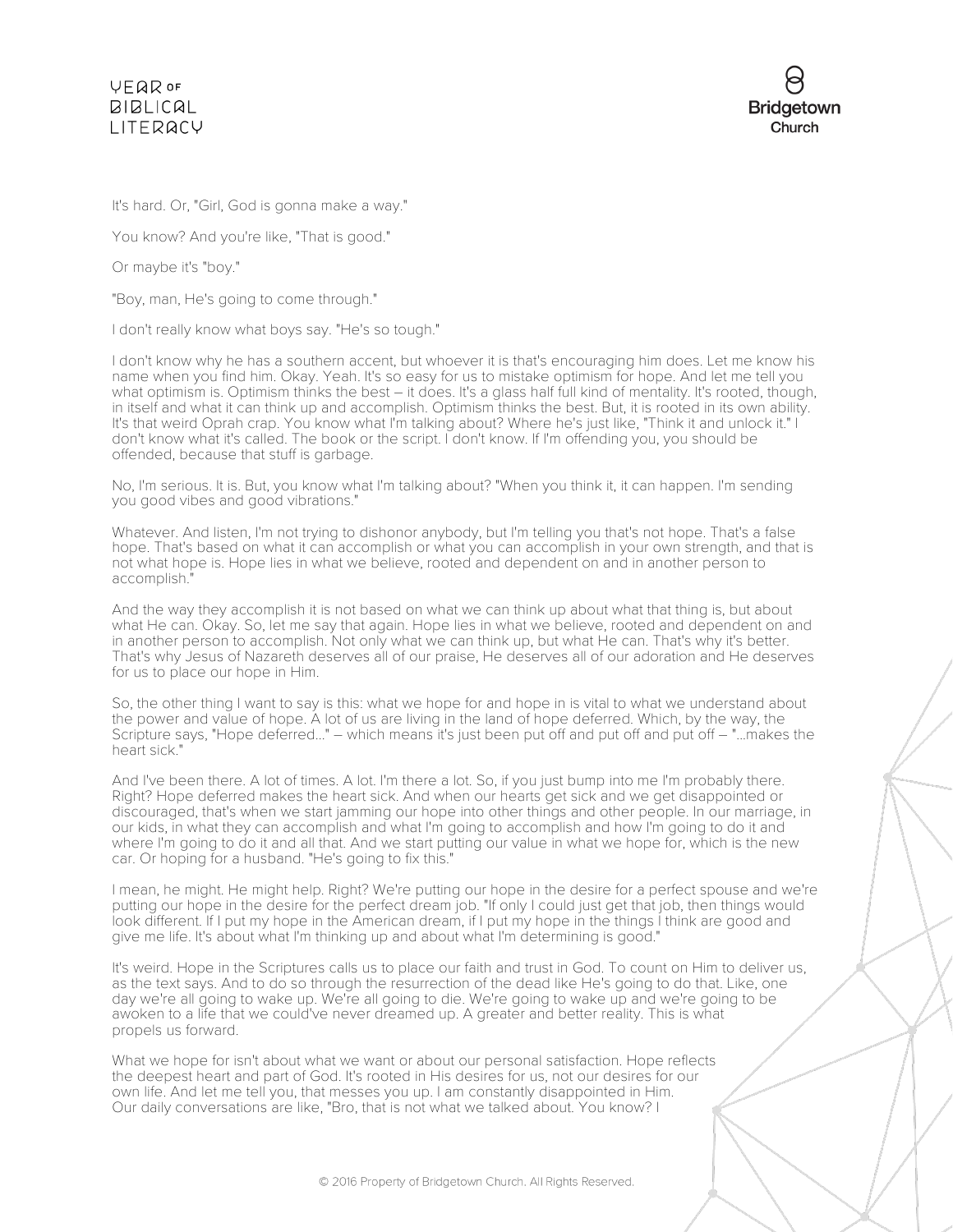



mean, you're like nine years late on some things. I love you, but you're late."

If we build Him into our expectations, we will certainly be disappointed. But if we, as the author of Hebrews says, fix our eyes, fix our hope on Him, circumstances and things change. My ability to trust Him and believe Him for more in the Kingdom of God and more for my life and the life of people I love changes. And that's what we're being called to. So, let's talk about what hope is and what we see in Daniel.

Hope is rooted in a person and a promise, not a circumstance. Right off the bat in verse 1 we read that the circumstances for the people of God, it's going to be really bad. But, Daniel was told – this was this moment of hope – that no matter what, deliverance is coming. It's a guarantee. And, if you did a little bit of work and you dug into the text like I did, you'd know that this word "deliverance" is actually projecting an image to the Hebrew reader of a woman who's about to give birth; a woman who's pregnant.

So, the deliverance, when you think of that word "deliverance" here in the text, you should imagine a woman who's like 38 weeks. Something ginormous. Like, almost ready to go. Not ginormous. You're beautiful. But, whatever. You know what I mean. Like, big. Ready to go. Ready to do this thing. Yeah.

So, that. That's the image. And the reason is, as the author's saying, just as certain as a woman will give birth – some of y'all are like, "I'm 42 weeks." Bless you. I mean, I don't know what's going on. But, we can pray for it. Right? If you're there, we want to pray for you. But, it's that thing, right? It's imminent. This baby is about to come. It will come. And, just as certain as a baby has to be born, it can't stay in there, so your deliverance is sure.

So, the call in the text is for us to look at the person and the promise, not the circumstances. Because, man, circumstances are pretty depressing and discouraging. You walk around here in the streets of Portland for five seconds – okay, like five minutes – and you just hang out outside for a little bit, you're going to be a little bit bummed out and discouraged. There's a lot of reasons to feel hopeless when we look around and see how the Kingdom has not yet come. It's easy to lose hope when we're looking at our waves; the waves of the storm. You've heard it like a bazillion times, but some of you need to hear it tonight. When you are looking at your circumstances, when you're going, "Look at all this garbage is happening. Look at how this is falling apart and how they're leaving and how they're not trustworthy. And, once again, I'm let down."

Over and over again. And you're not looking at the person of Jesus who is declaring over your life that you are a delivered individual. That you are a person who has a rescuer coming. That no matter what, there will be a day where He will vindicate and set things to right. When you're not looking at Him, you lose hope. And let me tell you something: lost hope is no hope at all. You don't have hope anymore? It's probably because you didn't have hope in the first place. Real hope fixes its eyes on the person of Jesus and the promise that He gives. And that's where we stay. That's how we move forward. Hope is that. It's in Him.

Next thing: hope requires patience. If you haven't picked up on it by now, Daniel was a pretty patient dude. I mean, he's walking through this incredibly long – seemingly long life. It felt like a seemingly long book that would be only 12 chapters. He's got this whole life going on and constantly I wonder if he's like, "If we go through this interpretation with Nebuchadnezzar, then things could really turn around. I mean, it seems like a pretty big deal. I'm interpreting this thing and it seems like that would give way to going back home or maybe just a tiny bit of favor."

Daniel, over and over again, I can't imagine that, in his humanity, he wasn't going like, "Hello? I mean, this is like the perfect moment for you to get us out of here."

You know? After nobody got crucified or murdered at the burning of the people ceremony? Remember that, when they were going to get burned up? It seems like that would've been the time God would've been like, "Now, go back to Jerusalem. Yeah. You did it."

And He didn't. And we laugh, but I relate to that. Because, oftentimes I'm like, "Hey, God? Listen, I have been doing this for a long time, okay? I am pretty faithful. If you haven't noticed, I'm doing really well. But, I'm really tired of praying the same prayer. Okay?"

I mean, this is me. I don't want to say I'm not. But, I'm going, "Don't you think this time? I mean, look at all this stuff I've done. Look at how I give my life up to follow you? Look at all the things I've sacrificed and laid down. I mean, man. I'm living here in Oregon. I don't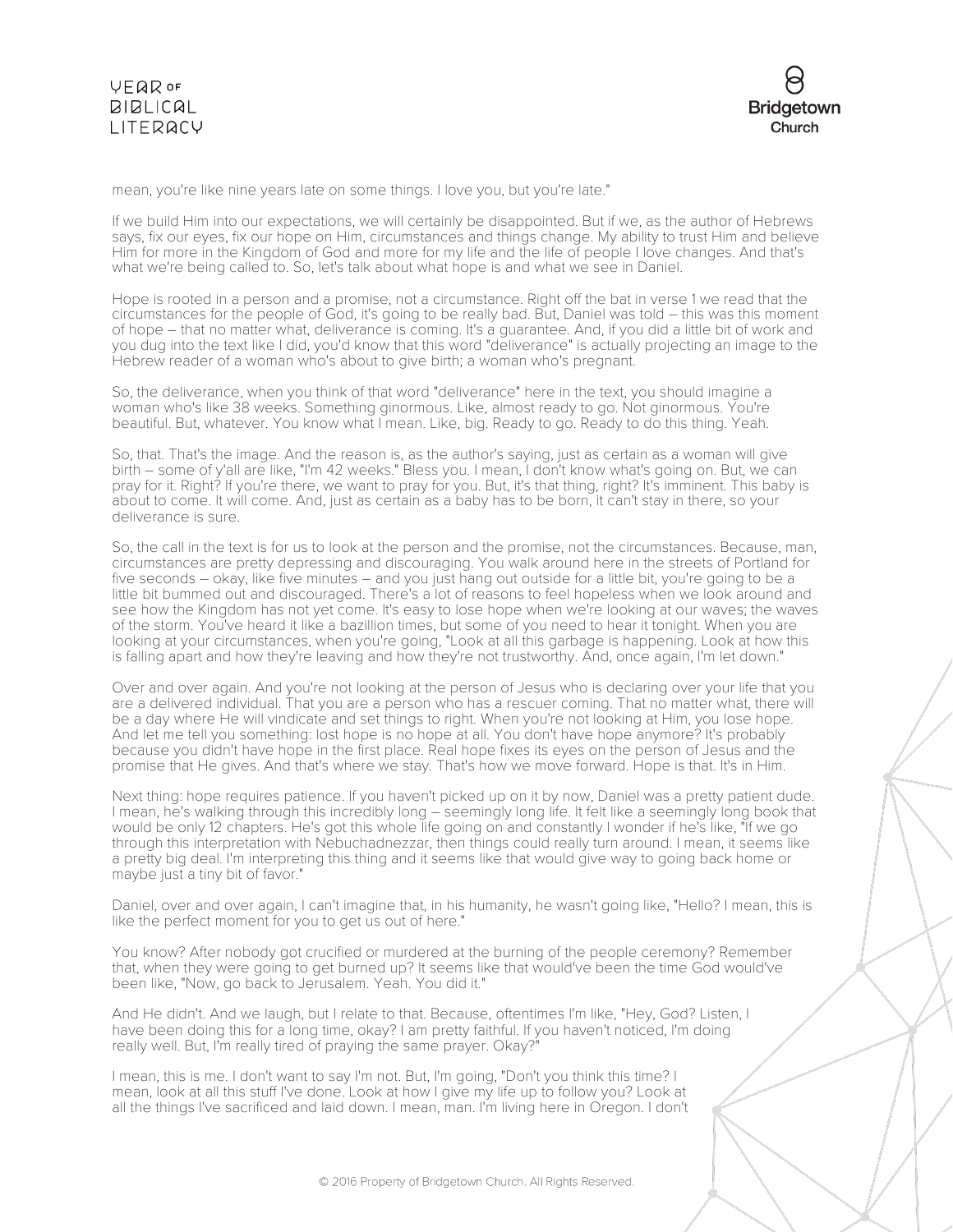



even know how. I'm just a baby. Help me, God."

I'm saying, "God, I've sacrificed so much for you."

And yet, I'm trying to barter with Him and say, "Can it end now? Please. We have prayed a thousand prayers over her body and she is still not healed. Where are you? Listen, we have done everything you've asked us to do. We've gotten prayer from the elders. We've done all this stuff. Where are you?"

Hope demands that you are patient. Hope needs the future in order to exist. Does that make sense? Hope needs the future in order to exist. Which means there will be waiting. That's how that translates. If there's a future thing happening, it means I've got to wait to get there. You know what I'm saying?

I was in line at Universal Studies this weekend. Yeah. You can be jealous right now. Because, the lines were about 10 minutes for each thing because there was a hurricane in Florida, but we didn't care. But, it makes me think of that, right? We're waiting. Yeah. That's what weird Floridians do. We're like, "Yeah. We're going to Universal. There's a hurricane."

Yeah. That's true. Come on. That's the secret. So, we're waiting in line waiting for this future thing to happen and some lines we were waiting 20 minutes, which was awful. But, the other lines we were waiting was 5 minutes. Right? The future demands that we hope for something. I was hoping I was going to get on the ride, on the Hulk, on these different rides. This is where patience has to play its part. Because, waiting is really hard. Not for lines at Universal, but waiting for your mom to come home is really hard. And I don't mean after school. I mean after seven years. Waiting for this thing, this baby you've been praying for over and over again for 10 years is a hard thing to do. And to be hopeful amidst it, waiting for the cancer to be gone, to be rid from our bodies, waiting for that moment is a hard thing to do. Waiting is hard. And this is where hope comes in. It demands that you have to wait.

Romans 8 tell us that if we wait for what we do not have, we wait for it patiently. What's he saying? He's saying waiting is a part of hoping. Waiting is a part of hoping. And listen, there's beauty in patience. As we wait, our dependence is declared. Our dependence that only God can do it. Our dependence that if He doesn't touch this life, if He doesn't reconcile all things to Himself, then it won't happen. And waiting, we often think, is wasted time, but it is not. Waiting is the place where God gives extraordinary gifts to His people of great proportions. And if we miss it, we miss the beauty of hope. I know it's annoying. I know it is so annoying to wait for something you've longed for. I'm doing it all the time. Constantly. I mean, I have a feeling, I mean, I like to think that, "Oh, once this hope is fulfilled or this hope is fulfilled, then things are going to change."

But listen, we're waiting and longing for something greater. And I believe as the people of God, we will always be waiting and hoping for the day that Jesus returns. So, my encouragement is for us to get used to it.

Third, hope demands that we look forward. Daniel, early on, was introduced to hope that looked forward. Early on he was thinking about home. Early on he was looking at the information from the prophet Jeremiah going, "How long and how many days and when did you say and how?"

He's constantly thinking about what is going to happen in the future days and, "What do you mean by that? What does this mean?"

He's asking questions. Eager to return. The crazy thing about Daniel is he didn't squander his time talking about what wasn't. He just kept looking forward to what was. And we even see at the end of his life – thankfully the writer didn't put, "And he put his hands on his hips and walked away."

Like, they didn't put that in there. He just said, "Listen, you will be raised."

And the book ends with this extraordinary promise. Hope demands that we look forward. Daniel longed for a different day. And a lot of us can relate to that, right? We long for the day when cancer's no more. We don't say that in a pithy way or a cute way. When we say it we actually think of someone. I think about my grandma, whose body was ravaged by cancer in a matter of eight months for no reason. She wasn't like, I don't know, jamming Diet Coke into her veins or anything weird. There's no judgment there. That was a joke because I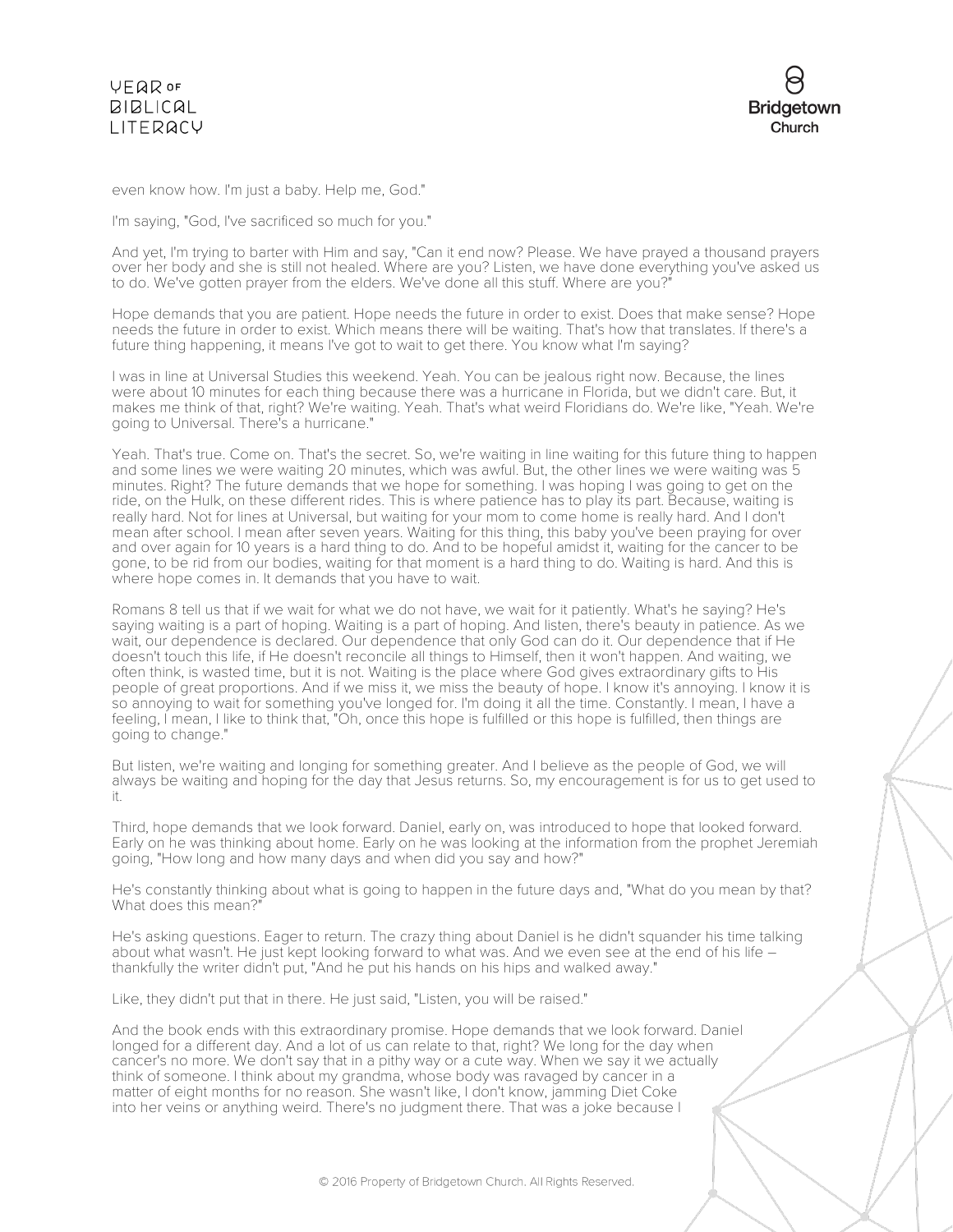#### VEQROF **BIBLICAL** LITERACY

drink a lot of Diet Coke.

Anyway, we're waiting for the day when the addiction doesn't rule our house anymore or rule our life or rule our family. When that bottle of alcohol doesn't have more power and authority over us than Jesus. The day when we're finally reconciled to our mom or our dad; people we haven't been in touch with that we know we want to be. We long to be. The day we stand face to face with our spouse. The day that we meet our baby. There's a day coming for that we long for. And hope demands that we look forward to it. We expect and believe that all things are possible. We expect and believe God and His goodness towards us. Hope demands that you look forward, not backwards. You look backwards and you're going to get caught up in a mess of stuff. Jesus is saying, "Look forward."

Number four. Hope shows us our place in redemptive history. Hope has always marked the people of God and our world and our culture reiterates hopelessness. We stand out like a sore thumb, right? I come into a room and people are super bummed out about the election and I'm like, "Hey, what's up? Jesus is the King," and things change. No. It's not that easy. It's not that simple. I just got back from the South. Definitely not that easy. I was like, "Hey, y'all. But, we pledge our allegiance to God."

#### They're like, "What? No. Mm mm."

Hope is showing us that we actually play a part. It's really easy, when we're in a time of distress or disappointment or whatever, we start getting like this. You know what I'm talking about? And then we start getting like this. "It's about me, what happens to me and how things happen to me. I'm sorry that happened to you, but me. Can we talk about me a little bit? Because, really, I know this thing didn't happen for me and I'm still waiting for the thing about me. How are you? I don't really care. How about me?"

Right? Hope demands that we look other places, that we stand up and we look around and we go, "Wait a second," and we speak to one another in such a way that we believe that your hope, your faith and where you place it impacts not only Portland, but the entire universe. Your hope, your place in redemptive history, this thing that you long for, changes the game. Not only for you, but, just as we sang, "For the generations who will come after us."

And, if we don't live that way, then it will impact them another way. They will not believe Him to be who He is. God uses His people to demonstrate to the entire world. By the way, he's been doing this for a squillion years. He just, across the generations, He's like, "Hey, be the people of hope. Tell them why the election isn't everything. Right? Tell them why the end of the world doesn't happen when so and so doesn't get with so and so and whatever."

He's saying, "Look. You have a part to play in the Kingdom of God. Look around you. Take responsibility. Be people of hope to a world that is totally and utterly hopeless."

You know, I heard someone say, "It's so weird that we are..." – I don't know if I heard it here on stage. That would be weird. Anyway, if I did, just pretend I said it. But, these people were walking around people who were sick. It's like they have cancer and we're just like, "Hey, how are you doing?"

We're at the grocery store and we're exchanging money and doing whatever. And we have the cure. It's like I'm walking around with the cancer cure in my purse and I'm like, "Hey, man. How are you doing? Great. Good to see you."

And I can do that, but I've got the cure for the problem the world has. And so do you. We don't see death. In our reality, death is dead. Paul says we go from glory to glory. People out here are terrified about death and terrorism and all these things that are happening. We have the cure. You, me, we. We are the people of hope. We don't fear these things and we're not ruled by these things as people who are living faithfully. We know our place in exile.

There's this scholar, his name is Joel... Musvosvi. Your guess is as good as mine. No idea. There's probably someone in here who knows how to say it. So, come bless me afterwards. He says that one of the functions of biblical apocalyptic literature, all this weird stuff we've read, is to remind the remnant, to remind you, the people of God, of your unique and special place in God's plan. Surrounded by the enemy, the remnant or the people of God, may be in danger of relegating themselves, their function, their significance to the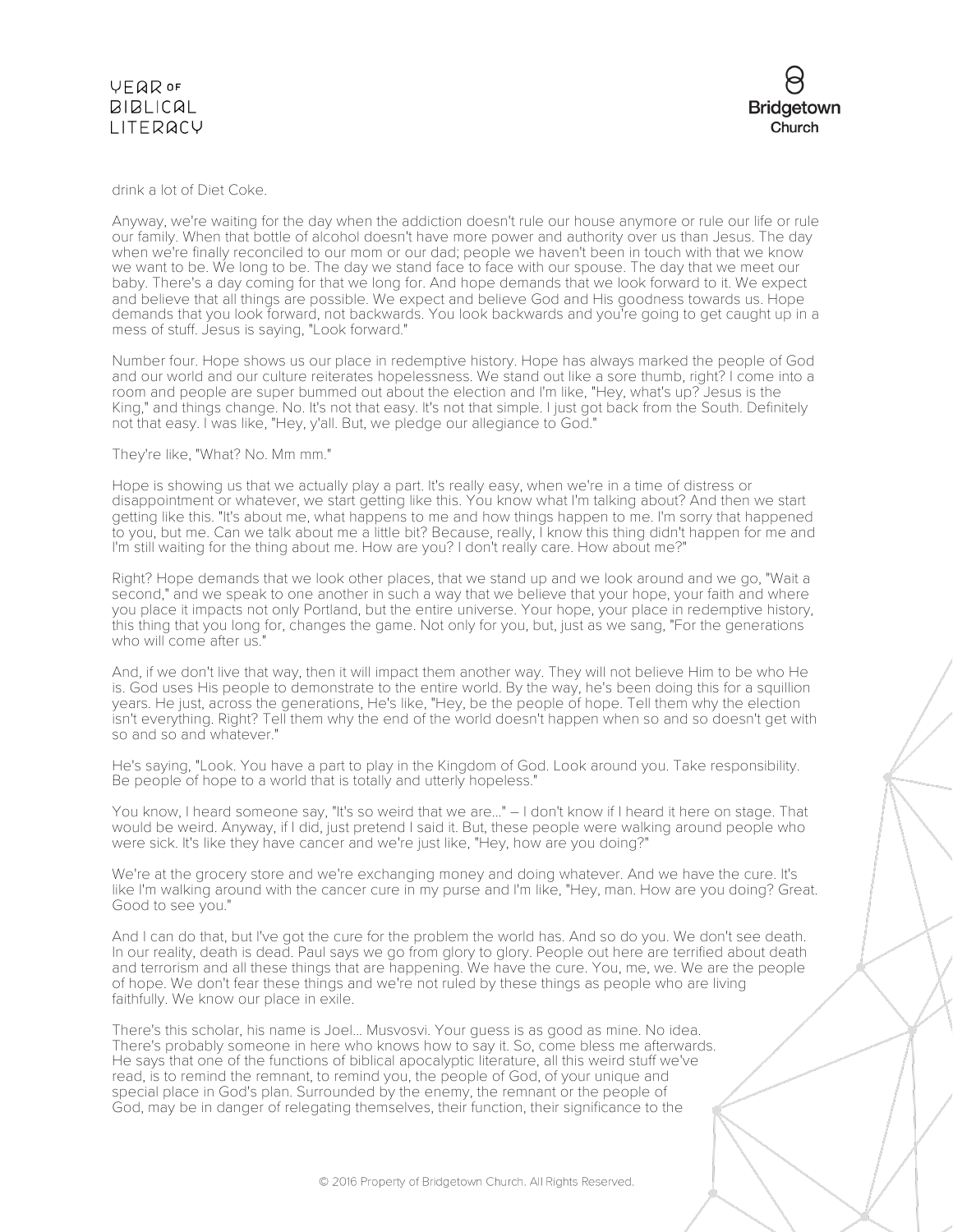# **VEQR OF BIBLICAL** LITERACY



role of insignificant, minor players of a local drama. But, the apocalyptic reminds them that they play a key role in a cosmic drama. Now, that's a lot of words. But, what he's saying is this: it's easy to discredit ourselves from this cosmic narrative. In fact, sometimes we prefer it. Sometimes I prefer it. Sometimes I'm like, "Please. I don't want to be in charge of impacting people like the way I think you're saying I am or responsible for."

But here, God's saying, "Listen, you are a vital part to my story. You, as the people of God living in exile and living faithfully, it matters in my entire narrative.

And one day, we will see in full what that means. Now listen, I know none of this is new to you guys and I know that the message of hope is one that we need to hear over and over again. If I'm totally honest, I was really annoyed that I had to teach this text. Not like in an overt way. Like, nobody actually knew. But, in my heart, with the Lord, I was wrestling a little bit about why I had to teach this text. Because, this past Summer, if I'm being totally frank with you, has been one of the most discouraging summers as a pastor I've ever had. And I've only been here on staff four years, but I've been loving the people of God for a lot longer. For like 15 years. In a jobish setting.

And I'm a half glass full kind of person. I'm super optimistic, I generally believe the best about anything. And that actually bodes well in my job. Right? Because, what I basically get to do is believe God in front of other people and for other people. That's all I do. I get to just say the things back to them that are true about God and true about them. It's really awesome. But, this summer has just been weird. Because, where I usually have words, like I'll sit down with Gerald or any of the boys, especially on a Monday, and I'll be like, "Blah blah blah blah blah."

I actually say words and I say stuff like, "God's really doing this cool thing," or, "You wouldn't believe how amazing it is," or whatever. I feel like this summer I've just kind of had the wind knocked out of me and I don't have words anymore. And I honestly haven't wanted to talk about what I've been seeing or what I've been experiencing as a pastor. But, what's so weird is that my job, no matter what, no matter what day I show up, demands that I'm an encourager. Every day, my job demands that I show up and say, "This is true about God. This is true about you and God."

And I'm never going to do the lying thing. I'm never going to be like, "God is super awesome."

It's just not in me. I don't know why. I mean, I'm sure I've got some of it. But, I don't like that particularly in what I do because I take it super seriously. But, it's so weird because every time I'd show up to a meeting this summer I'd call my mom and be like, "I can't. I have nothing left to give these people."

The stuff I saw this summer, the pain my women have encountered without any resolve, without any answer. I mean, they've been suffering and there's nothing I can do except plead with God and yet I see Him not responding and not acting the way I normally do. And, I mean, I was just plumb, I am plumb, I have been plumb out discouraged. I mean, just, "Where are You?"

And I'd show up to these meetings and be like, "Ugh."

And in the moment that I needed it most, I would say, "Listen, God is who He said He was," and I believed it. And I kept wondering, especially in light of this teaching, like, "What in the world was that?" You know? Because, what I'm looking at in people's circumstances in their life, I usually get to see things wrap up really nicely. Like, I get to see marriages put back together and people delivered from demonic power. I mean, stuff that's like super awesome. But, this summer I've had no resolve. All these people having terrible experiences with the enemy or with their family and I'm just like, "God, how long? I can't keep hoping. I don't know how to hope for them, which is what I love to do and which is what I'm build to do. God, how long?"

And it'd weird, you know? He's working with me and He's speaking to me and this teaching has been really helpful because He keeps reminding me over and over again that hope is not about my circumstances. It's going to require a ton of patience. It's going to demand that I look forward. Not only for myself, but for the people that I love. And hope is going to show that one day, in this whole cosmic journey that we're on with the Lord, one day it's going to prove to be a good gift. Not only to me, but to the Lord. And I'm just being reminded of that over and over again.